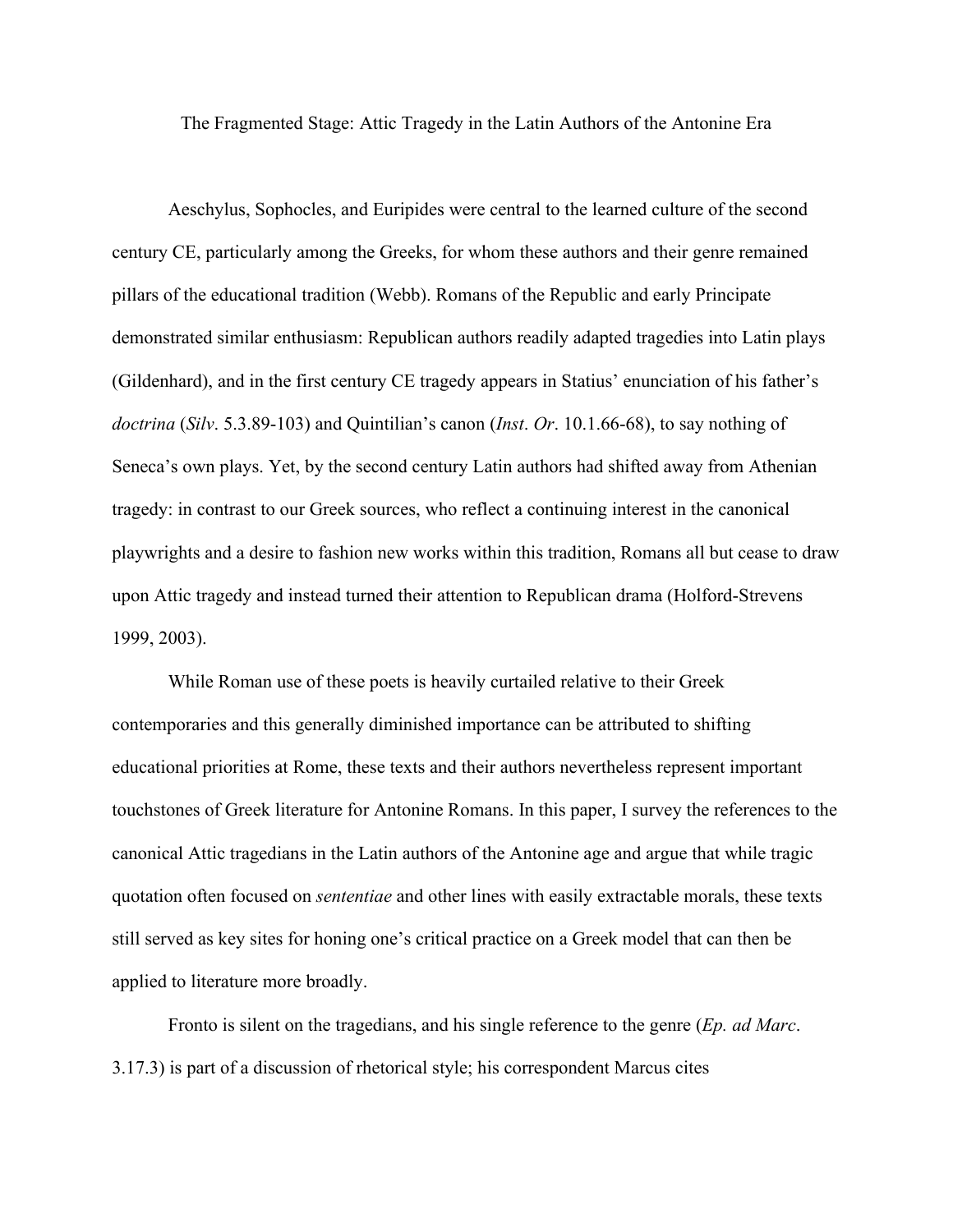decontextualized lines as moral *sententiae* (*Med*. 11.6) in a manner more typical of his contemporaries. Apuleius includes a single reference to Sophocles' life (*Apol.* 37), though the episode is filtered through Cicero. By contrast, Aulus Gellius displays more robust engagement, freely incorporating tragic fragments as well as anecdotes about staging and biography into his miscellany (Heusch). He includes references to all three tragedians, albeit with clear preference for Euripides and Sophocles. While he may have lacked firsthand knowledge of these plays (even his most extensive quotations, e.g. *NA* 6.16.6, suggest that he worked with an anthology), he nevertheless uses tragedy as a site for negotiating between Greek and Roman critical models.

For instance, *NA* 13.19, compares several lines from each tragedian while reporting Plato's misattribution of a verse to Euripides. Although the parallels may have already been well-known in the Greek world, Gellius presents his reading in the comparative mold of Dio *Or.*  52 (cf. Vardi). This practice can in turn be used to link the *NA* to the Latin literary tradition, as in the case of a citation of Euripides at 1.15.17, which is part of a broader nexus of allusive citations in the passage. In this respect his treatment of Greek tragedy aligns with his own use of Roman republican drama, which he cites more readily and integrates deeply into his intellectual program (nowhere more clearly than at *NA* 19.10.12, in which an Ennian fragment is central to the action and message). Even if Roman Republican drama was preferred in the second century, and Latin authors of the Antonine period may have only encountered Attic tragedy at a remove, the genre nevertheless remained productive for Antonine Romans as a venue for honing their critical approach and mediating Hellenic models into an appropriately Romanized form.